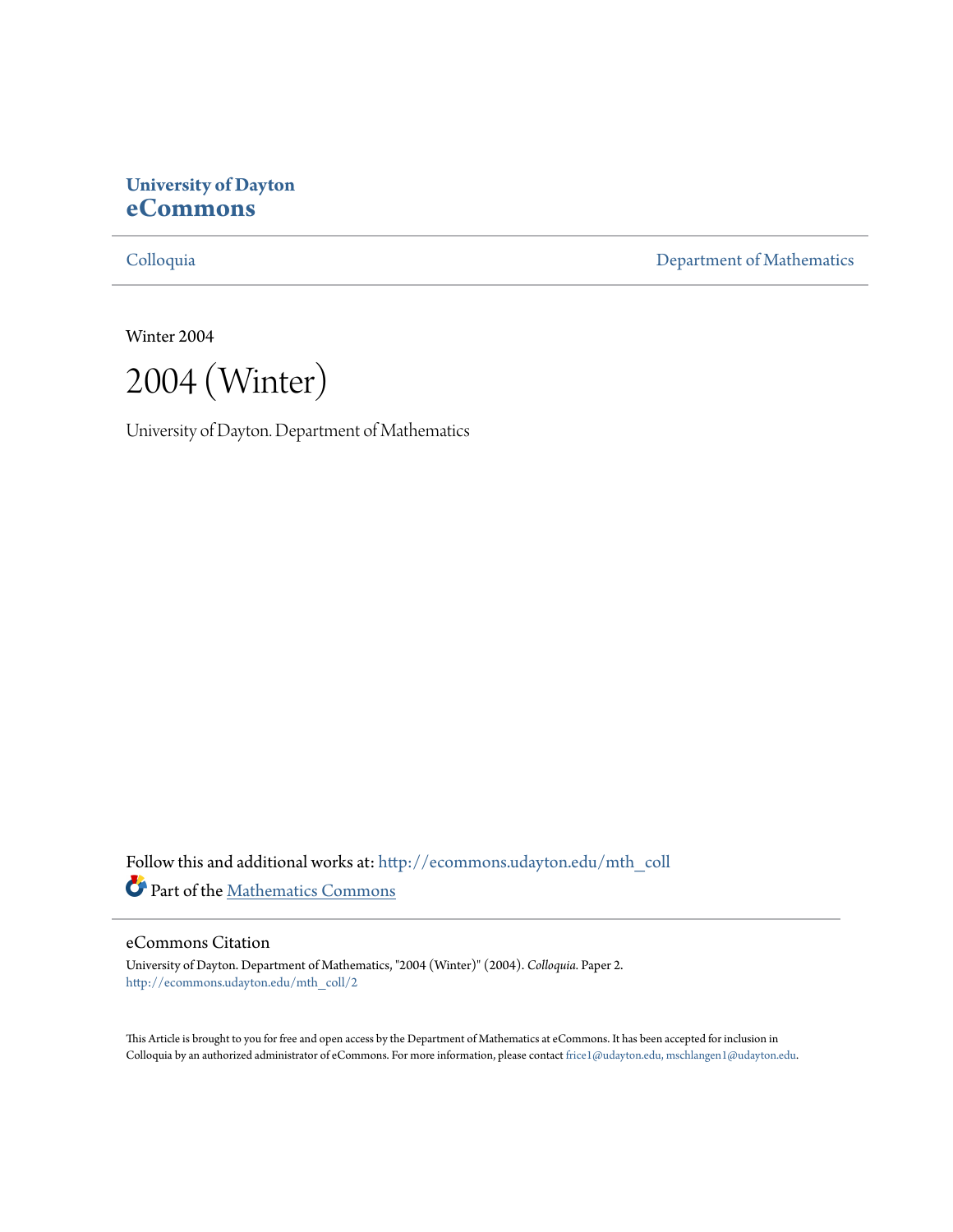# **Abstracts of the Colloquium Talks: Winter 2004 Department of Mathematics**

#### **Mathematical Aspects of Financial Portfolio Optimization** (Jan. 15)

Prof. Srdjan Stojanovic

**Abstract**: We shall review classical results in continuous time financial portfolio optimization due to R. C. Merton (1997 economics Nobel Prize winner), for assets with Log‐Normal price‐dynamics. Then we shall discuss some recent results of the speaker, on extensions of Merton's theory, such as the theory for portfolios of assets with general non‐linear, possibly degenerate, Markovian price‐dynamics. Such portfolios may include options as well. Numerical simulations will be shown, some of them live.

### B**oundary Value Problems for Dynamic Equations on Time Scales** (Jan. 22)

Dr Christopher C. Tisdell

**Abstract**: Boundary value problems (BVPs) are mathematical equations that are useful for modelling the world in which we live. With the development of the new 'time scale calculus', BVPs on time scales can further extend our modelling capabilities to describe those processes that may change smoothly at one level, but irregularly at another level.

In the talk I will give an introduction to the time scales calculus and then discuss the existence of solutions to BVPs on time scales. Much of the talk will be at a very general level.

#### **Optimization of Utility of Consumption and Terminal Wealth** (Feb. 3)

#### Andrew Ellett

**Abstract**: In this talk, I will introduce a problem of optimizing the utility derived from the consumption and terminal wealth processes for a portfolio of a small, single agent. In a 1987 paper Karatzas, Lehoczky and Shreve showed that under rather mild assumptions they could extend results of Merton's with regards to such a problem. Though they were able to provide explicit information about the optimal consumption and wealth processes, except in the case of deterministic coefficients, they were not able to shed much light on the portfolio process itself. I will conclude the talk by constructing explicitly a portfolio process without the restriction to deterministic coefficients.

## **The Mode‐Switching Model for Stock Price and An Optimal Selling Rule** (Feb. 10) Ruihua Liu

**Abstract**: The geometric Brownian motion (GBM) model for stock prices is widely used in option pricing and portfolio management. This model has two parameters, the expected rate of return and the volatility, both are assumed to be deterministic constants. The main drawback of this model is its failure to capture the general market movement. A number of modifications with random parameters have been studied.

In recent years interests have focused on the so-called mode-switching model, which incorporates the general market trend into the stock price modeling. In this setting, the parameters depend on the market mode that switches among a number of different states (e.g., bull and bear markets). Mathematically, the mode is modeled by a finite state Markov chain. As a result, we have a hybrid system that switches among a number of GBMs.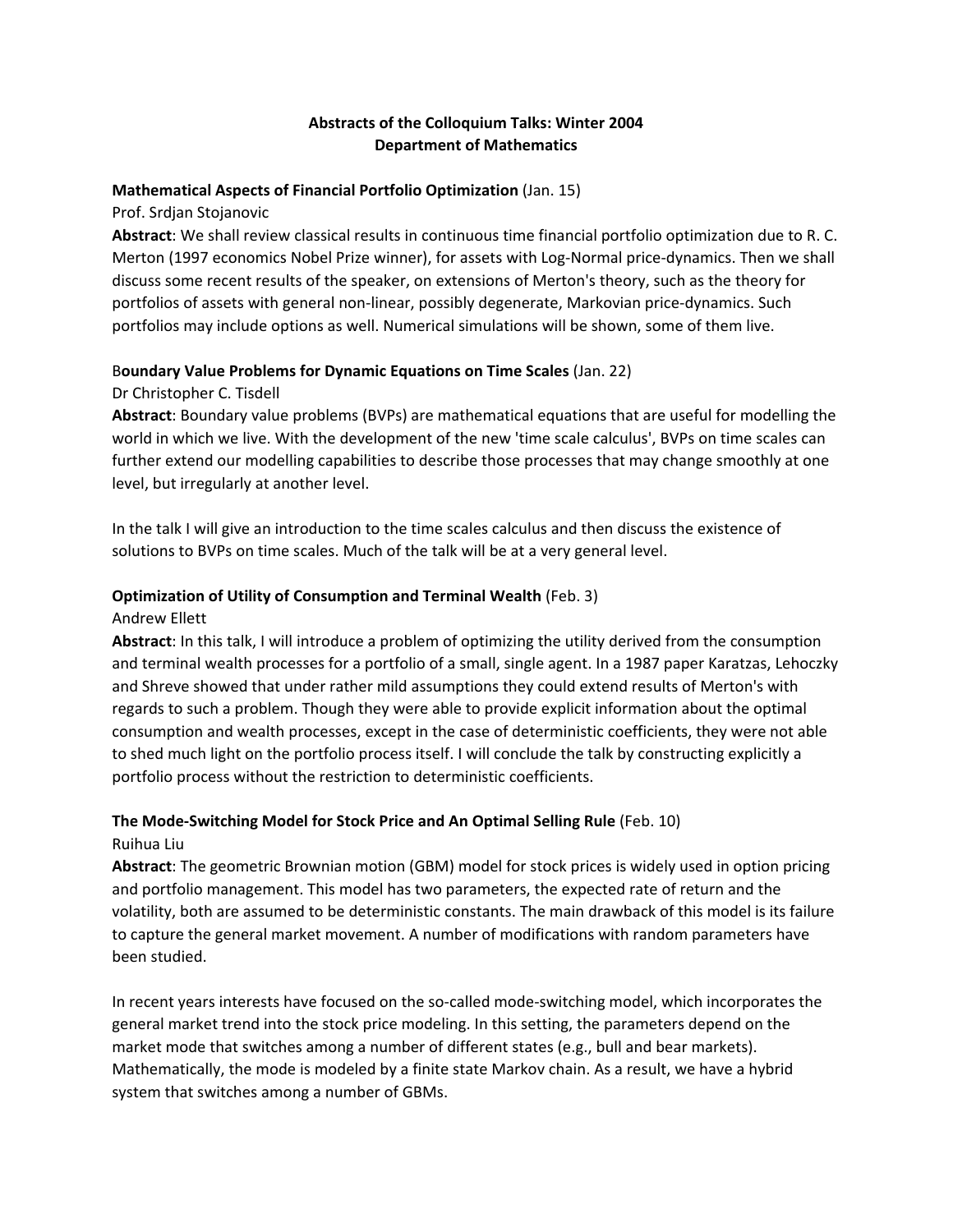One important issue in portfolio management is to decide when to sell a stock. A selling rule is characterized by two numbers: a target price and a stop‐loss limit. The stock is sold whenever the price reaches either of the two levels. The objective is to choose these numbers so as to maximize an expected utility function.

In this talk we first introduce the mode‐switching model for stock price movement and mention some current research topics related to this model. Then we present our research of optimal selling rule. We formulate this financial problem as a mathematical optimization problem. The optimal policy can be obtained by solving a set of two‐point boundary value differential equations. Analytical solutions are obtained for one‐ and two‐state cases. For general case, we develop a stochastic recursive algorithm that can be easily implemented to calculate an approximation of the optimal value. Finally, we mention some topics under consideration for future research.

## I**ntroduction to Stochastic Differential Equations and Financial Derivatives** (Feb. 16)

### Craig Calcaterra

**Abstract**: The analysis of stochastic differential equations (SDE's) draws on a wide range of deep ideas from probability and partial differential equations, physics and economics. I will introduce Ito differentiation and Ito integration of random variables with respect to Brownian motion. We then will derive and solve the Black‐Scholes partial differential equation for European financial derivatives.

Most of the talk will focus on heuristics and will be accessible to anyone who understands what a random variable is. However the lecture follows the modern mathematical development of the subject, and it will be easy to justify each step with comments on their foundation in measure theory.

# **Fortune's Algorithm for Constructing Voronoi Diagrams** (Mar. 11)

### Colleen Livingston

**Abstract**: Voronoi diagrams partition the plane into zones of nearest proximity to fixed sites in a region. This talk gives an introduction to Voronoi diagrams and two brute force algorithms for constructing these diagrams. Fortune's algorithm is a "sliding line" algorithm. A simple example of sliding lines will be shown and the geometry of Fortune's algorithm explained.

### **Is global warming injecting randomness into the climate system?** (Mar. 25)

### Anastasios Tsonis

**Abstract**: In this talk an investigation into some of the dynamical properties of the climate system is presented. The results are based on modern data analysis techniques that probe the nonlinear character of the system. Two different approaches are considered. One approach finds predictability as a function of time of a very strong signal of the system. It is found that predictability in time is highly correlated to global temperature. More specifically, as the global temperature increases predictability decreases. The other approach studies the collective behavior of the climate system using network dynamics and concludes that this behavior is consistent with a network of increasing randomness. Thus, both approaches suggest that the collective behavior of the climate system may becoming more random. This may present yet, another potential pitfall of global warming.